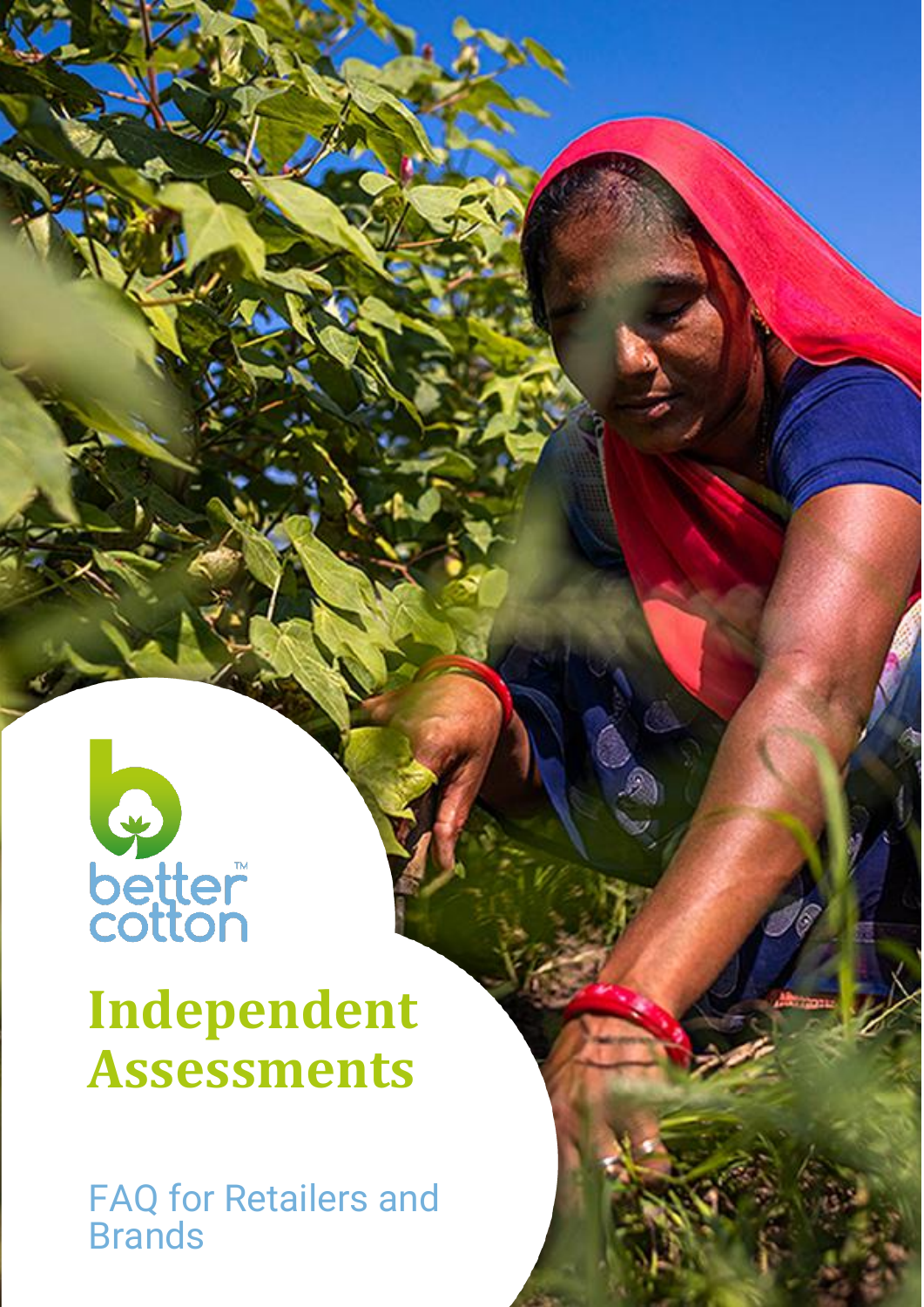### **Contents**

| <b>Frequently asked questions</b>                                                                                                                                                       |   |
|-----------------------------------------------------------------------------------------------------------------------------------------------------------------------------------------|---|
| How frequently will my cotton fibre consumption measurements need to be assessed?                                                                                                       | 2 |
| How do I choose an Independent Assessor?                                                                                                                                                | 2 |
| Who pays for the Independent Assessments?                                                                                                                                               | 2 |
| What does my organisation need to do in the event of a failed assessment?                                                                                                               |   |
| What if my organisation cannot meet the Requirements for Measuring Cotton<br>Consumption?                                                                                               | 3 |
| My organisation needs to have an Independent Assessment every other year. Does the<br>Independent Assessor have to review data from the last time we had the Independent<br>Assessment? | 3 |
| My organisation is a 'Very Small RB Member' and would like to start using the On-Product<br>Mark, do I need to commission an Independent Assessment?                                    | 4 |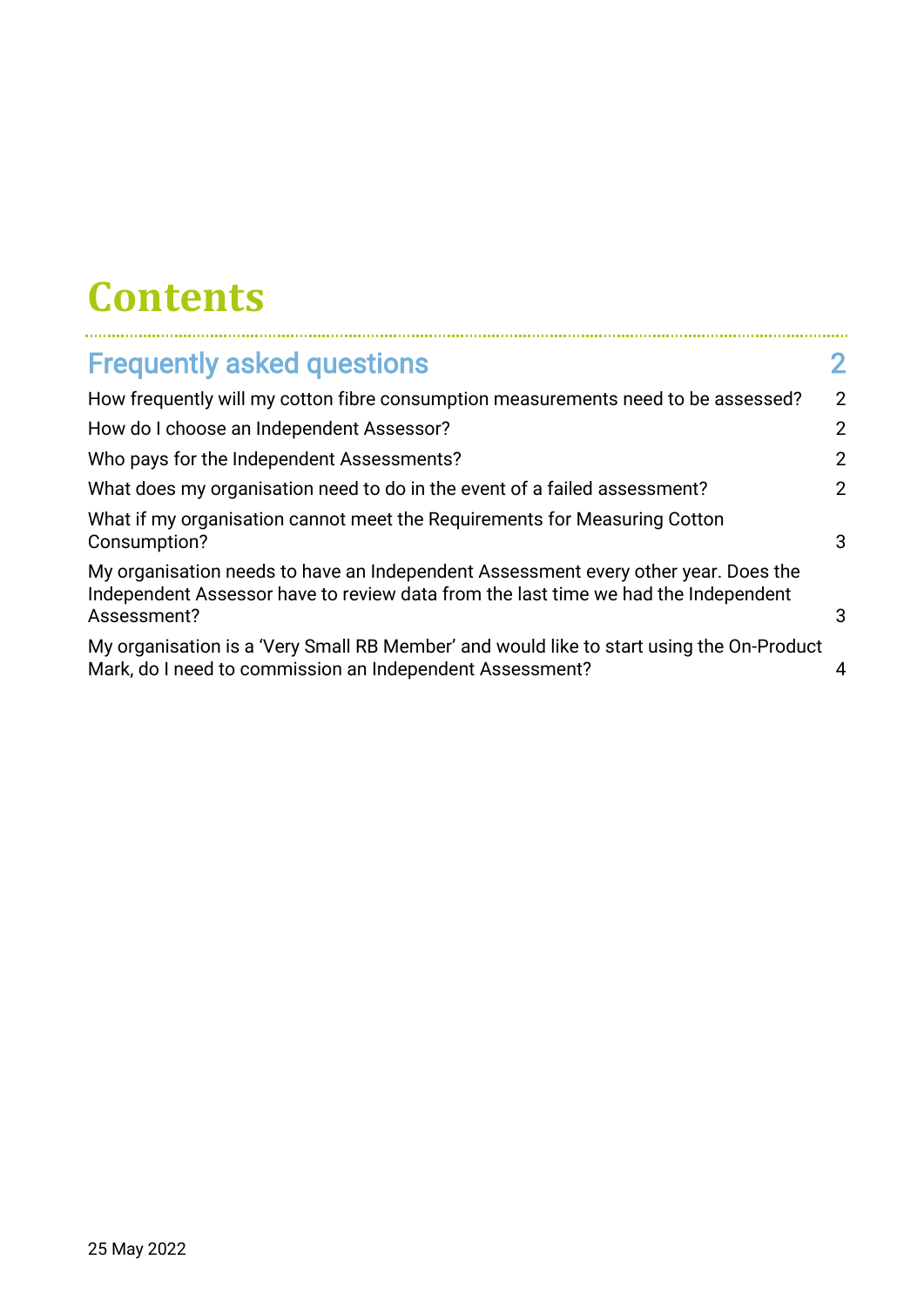

# <span id="page-2-0"></span>**Frequently asked questions**

Last updated May 2022

#### <span id="page-2-1"></span>How frequently will my cotton fibre consumption measurements need to be assessed?

Please refer to Measuring cotton consumption: Requirements and guidance and Measuring Cotton consumption: Independent Assessments - Guidance for Retailers and Brands, since requirement and frequency are dependent on your Retailer and Brand Member size category and whether you wish to have access to certain Claims.

#### <span id="page-2-2"></span>How do I choose an Independent Assessor?

RB Members are responsible for selecting an Independent Assessor in line with the guidance, which can be an organisation or an individual. Independent Assessors follow the requirements detailed in Measuring cotton consumption: Independent Assessments - Guidance for Retailers and Brands, '4. Choosing an Independent Assessor'. You may be able to use an organisation you already work with, for example for financial auditing, however the organisation or individual carrying out the Assessment will need to demonstrate independence and impartiality.

#### <span id="page-2-3"></span>Who pays for the Independent Assessments?

RB Members are responsible for paying the fees for Independent Assessment and this should be arranged directly with the Assessor.

#### <span id="page-2-4"></span>What does my organisation need to do in the event of a failed assessment?

RB Members that have not met the Requirements will receive an Unsuccessful Outcome for their Independent Assessment. The non-conformities should be specified in the Conformity Assessment part of the *Outcome Declaration and Conformity Assessment* document that the Assessor provides to the RB Member. A template for this document is available in the Measuring Cotton Consumption area of the Better Cotton website.

Where this happens, the RB Member must establish a corrective action plan (CAP), setting out the actions they will undertake to address the non-conformities raised within a timely manner, and in advance of the submission deadline of 15 January. It is therefore advisable that Independent Assessments are carried out well in advance of the annual submission deadline to ensure that there is sufficient time to resolve any non-conformities. Once An RB Member has addressed the non-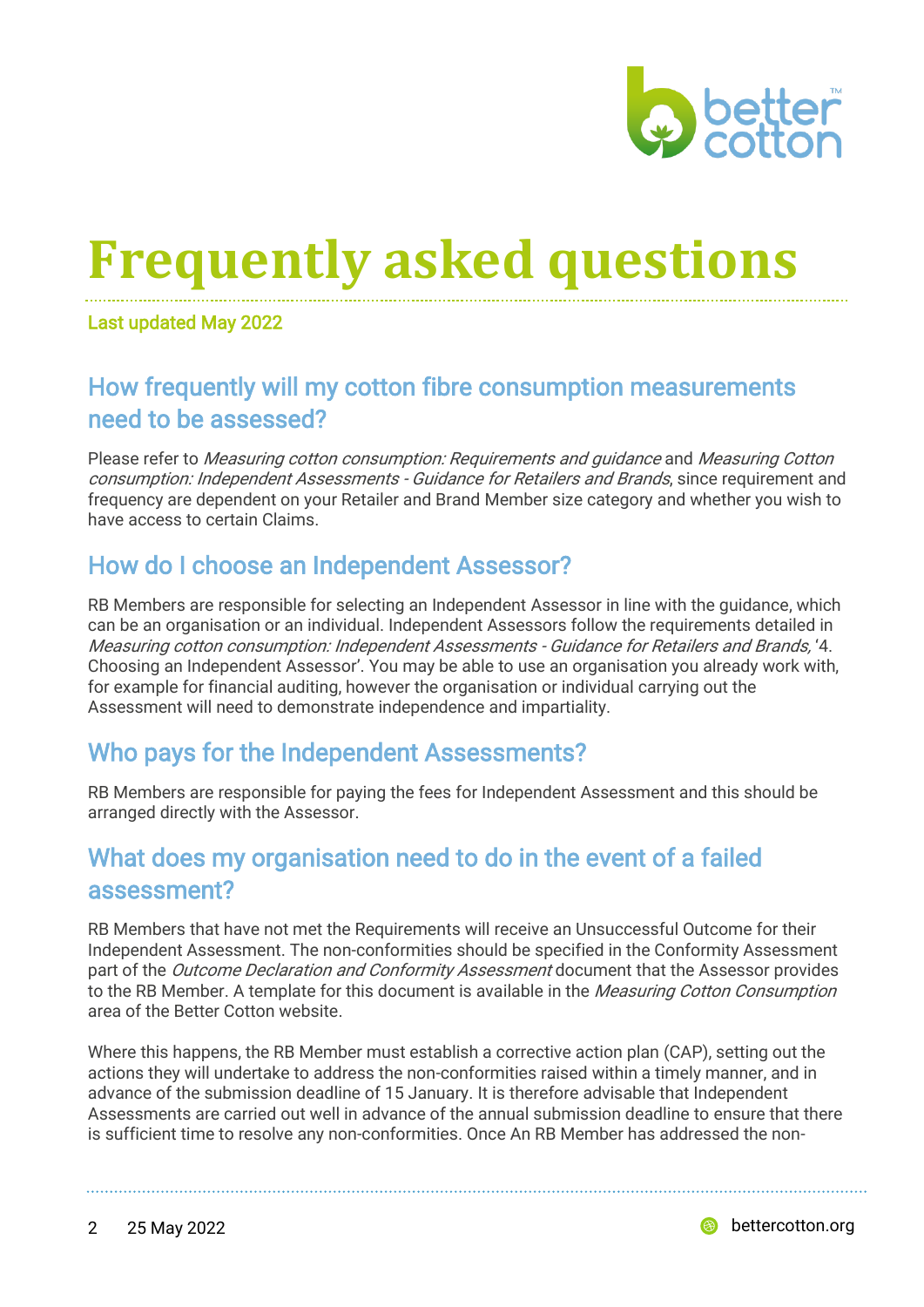

conformities to the Assessor's satisfaction, the Assessor will be able to grant them a Successful Outcome for that data time period.

RB Members who are unable to address all non-conformities shall maintain their Unsuccessful Outcome. Better Cotton will review the eligibility of RB Members to use certain claims if they receive an Unsuccessful Outcome that is not resolved by the annual submission deadline. However, it is the RB Member's responsibility to ensure that the claims they make are not misleading and do not constitute greenwashing. Better Cotton may also review the membership conditions of an RB Member who receives an Unsuccessful Outcome for two consecutive years.

Regardless of Assessment requirement and frequency for an RB Member's size category, in the event of an Unsuccessful Outcome that is unresolved by the submission deadline, the RB Member will need to commission an Independent Assessment for the following period.

The RB Member must review non-conformities raised by the Assessor and resolve the CAP within a timely manner. A subsequent Independent Assessment must be conducted the following year reviewing the actions taken against the CAP, regardless of RB Member size.

#### <span id="page-3-0"></span>What if my organisation cannot meet the Requirements for Measuring Cotton Consumption?

These Requirements are designed to create a level playing field for RB Members, which supports a credible basis for the Better Cotton programme while not creating an unreasonable burden on RB **Members** 

Certain requirements may simply mean that the RB Member must wait before proceeding, e.g., to collect 12 continuous months of data (Measuring cotton consumption: Requirements and quidance, 'Requirement 3.f'), but otherwise do not face any barriers to meeting the Requirements.

Other requirements may require reflection on the RB Member's process for collecting, storing and analysing data. This may mean that the RB Member will need to put into place new processes or systems to address any non-conformities or risk of non-conformities. To help ensure consistency of process year on year, RB Members should create a documented protocol (a clear and documented explanation of how the records are used to calculate the cotton fibre consumption measurement).

#### <span id="page-3-1"></span>My organisation needs to have an Independent Assessment every other year. Does the Independent Assessor have to review data from the last time we had the Independent Assessment?

Independent Assessment focuses on the most recent consecutive 12-month data period covered in the Requirements and should focus only on the 12 months that are intended to be part of the yearly submission to Better Cotton.